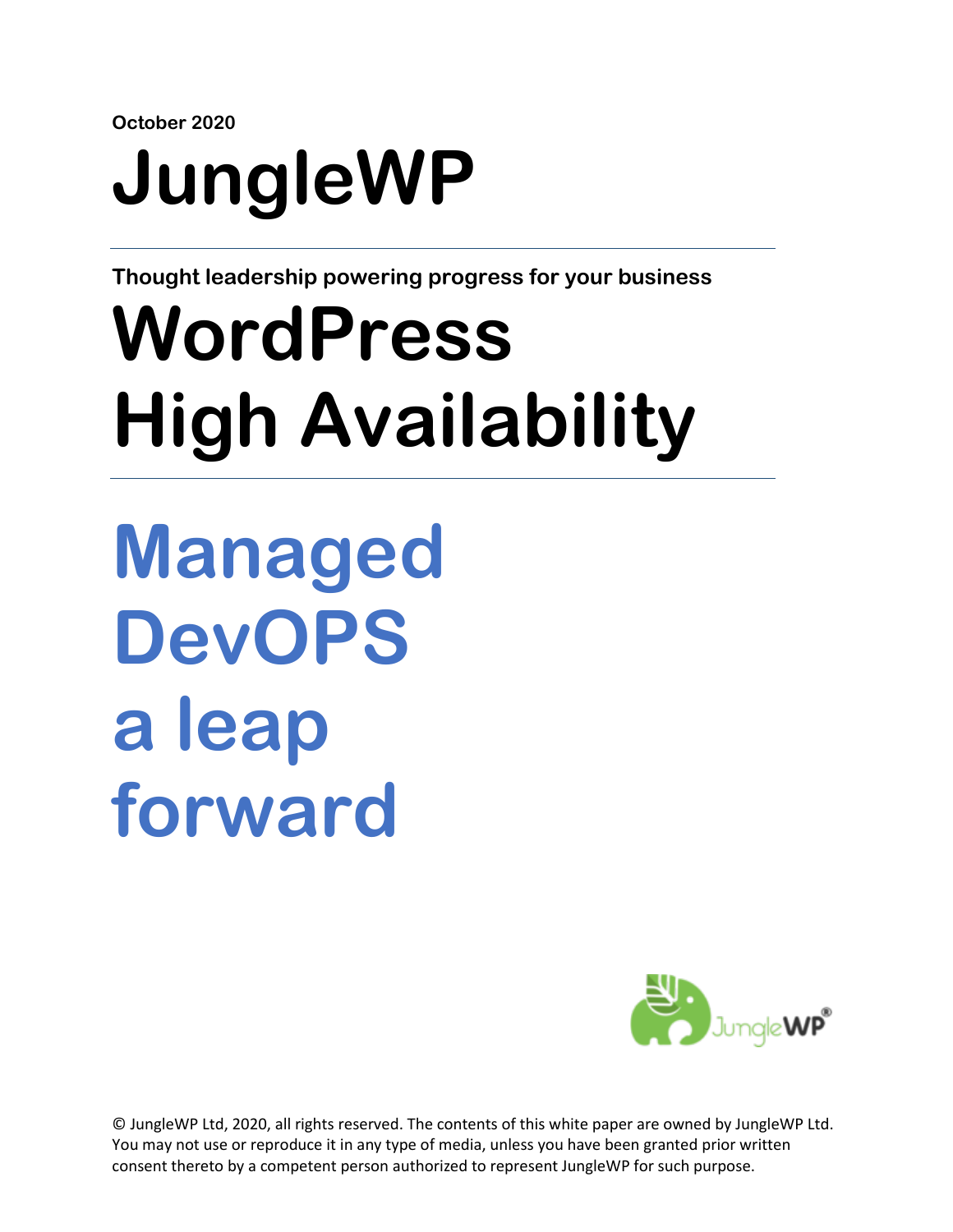**JungleWP managed WordPress high availability hosting service is a comprehensive, open, flexible, and interoperable solution that simplifies the process of developing, deploying, scaling, and managing WordPress on Public and private clouds.**

**This whitepaper introduces the concept of the General Managed Platform-as-a-service (PaaS) and describes the desired capabilities and building blocks that need to be established and proposes an architecture for such a platform.**

**It also offers a vision to how JungleWP extends the DevOps definition of our managed platform in order to establish a future vision and direction for PaaS as well as outlining the business potential of such a solution making it an enterprise capability that enables organizations to seize market opportunities beyond borders, respond to high demand by achieving high availability, protect brand reputation, and reduce time to customer feedback.** 

**JungleWP's DevOps main objectives are speeding continuous innovation of ideas, automating continuous delivery of those innovations, and providing meaningful feedback and WordPress expertise for continuous learning, thereby putting all the emphasis on deciding what code to change and rolling those deployments with zero downtime.**

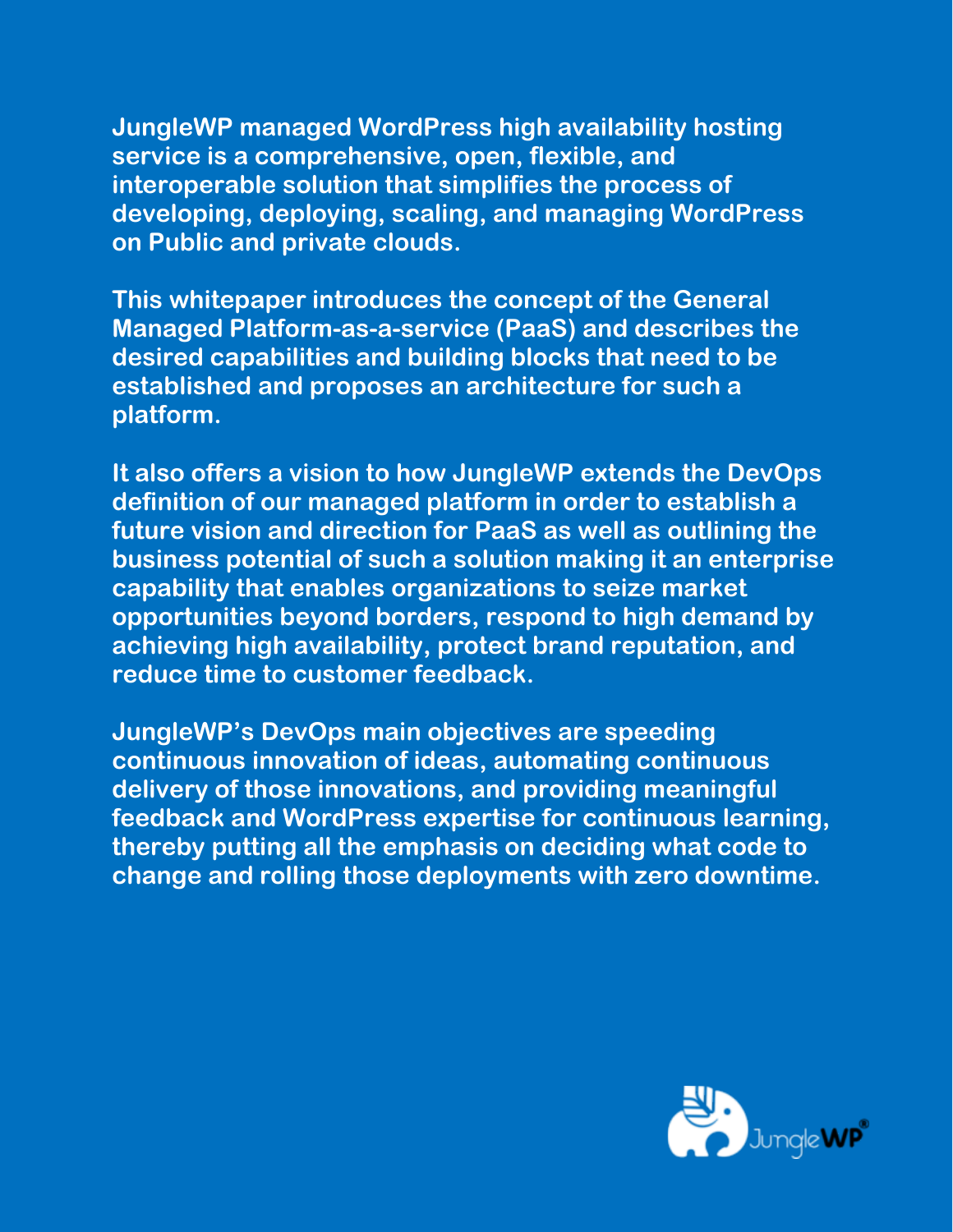# <span id="page-2-0"></span>**About the authors:**

Edited by Franck Adil Koumba Co-founder & CIO at JungleWP Ltd in Hong Kong. Based on contributions from:

Pedro Paquemar Co-founder & CEO at JungleWP Ltd in Hong Kong.

Maeva Slotine Senior Legal adviser, Slotine Cross border Business Hong Kong Law Firm.

Aymen El Amri IT Architect, software engineer, DevOps/Docker and Research and Innovation consultant at JungleWP Ltd.

Nick Janetakis Full stack developer, Docker captain, and Research and Innovation consultant at JungleWP Ltd.

Sebastian Hsu Web developer, Engineering Architect, and Research and Innovation consultant at JungleWP Ltd.

Fabien Barajas. Full stack developer, Cloud Architect and Digital Ocean partnership infrastructure manager.

Jodie Wong Partner Business Development Amazon Web Services Hong Kong.

Clovis NG. Senior Partner Development Manager Amazon Web Services Hong Kong.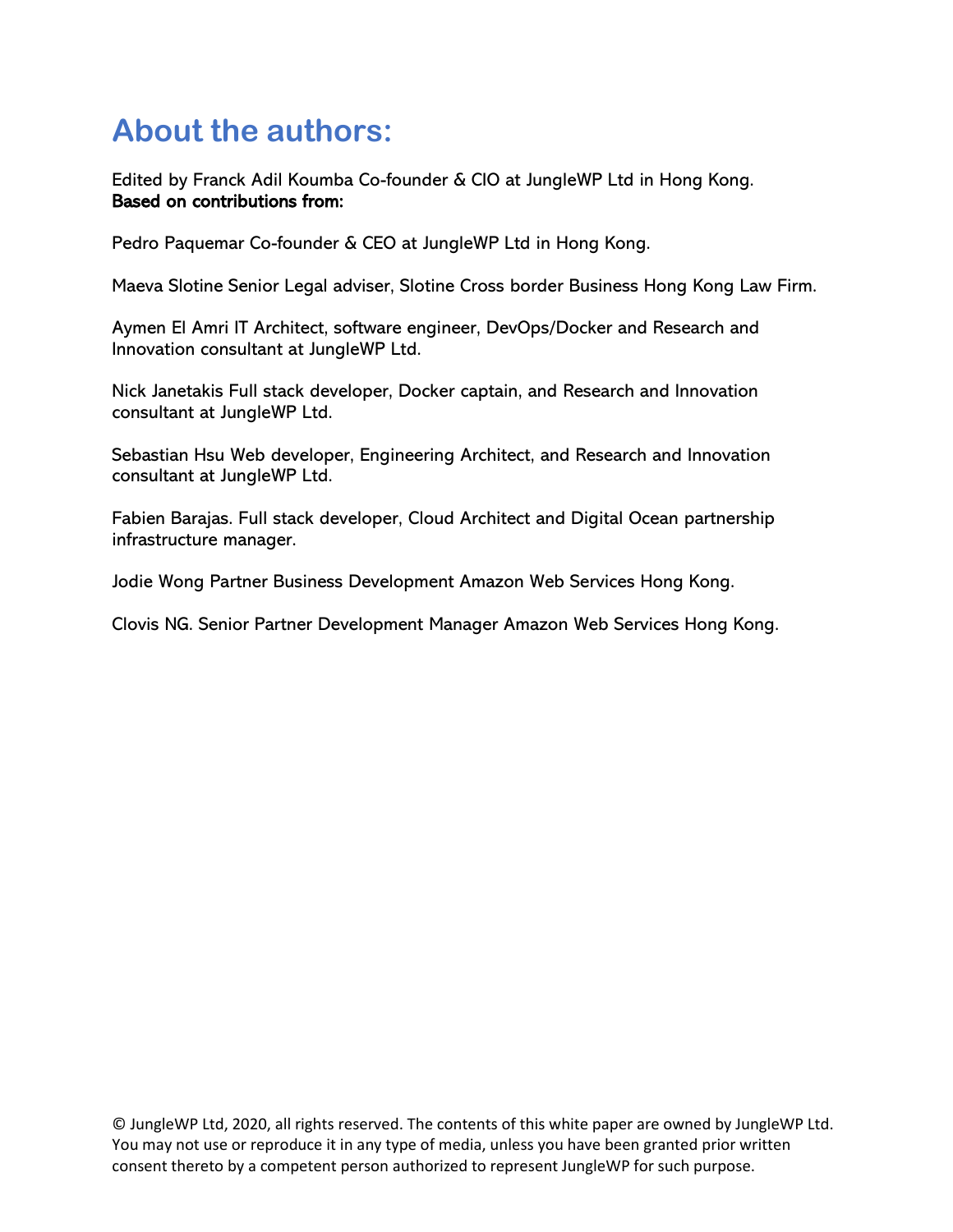# <span id="page-3-0"></span>**About the JungleWP Experts Community:**

The JungleWP Experts Community is a network of some 100 WordPress top developers and DevOps Industry experts, representing a mix of all skills and backgrounds, and coming from all geographies where JungleWP operates. Officially launched by Pedro Paquemar, CEO of JungleWP, the establishment of this community highlights the importance of innovation in WordPress as a service market and the need for a proactive approach to identify and anticipate game changing technologies.



JungleWP's WordPress High Availability Hosting is an easy-to-use fully managed service for orchestrating, deploying and scaling WordPress based applications on a highly available AWS cloud architecture.

You can simply upload your code on GitHub and JungleWP automatically handles the deployment, from capacity provisioning, load balancing, auto-scaling to application health monitoring.

At the same time, JungleWP manages the AWS resources powering your application, with regular care services such as verified updates, vulnerability checks, overhead and spam data cleaning, real-time backup, performance optimization and security hardening.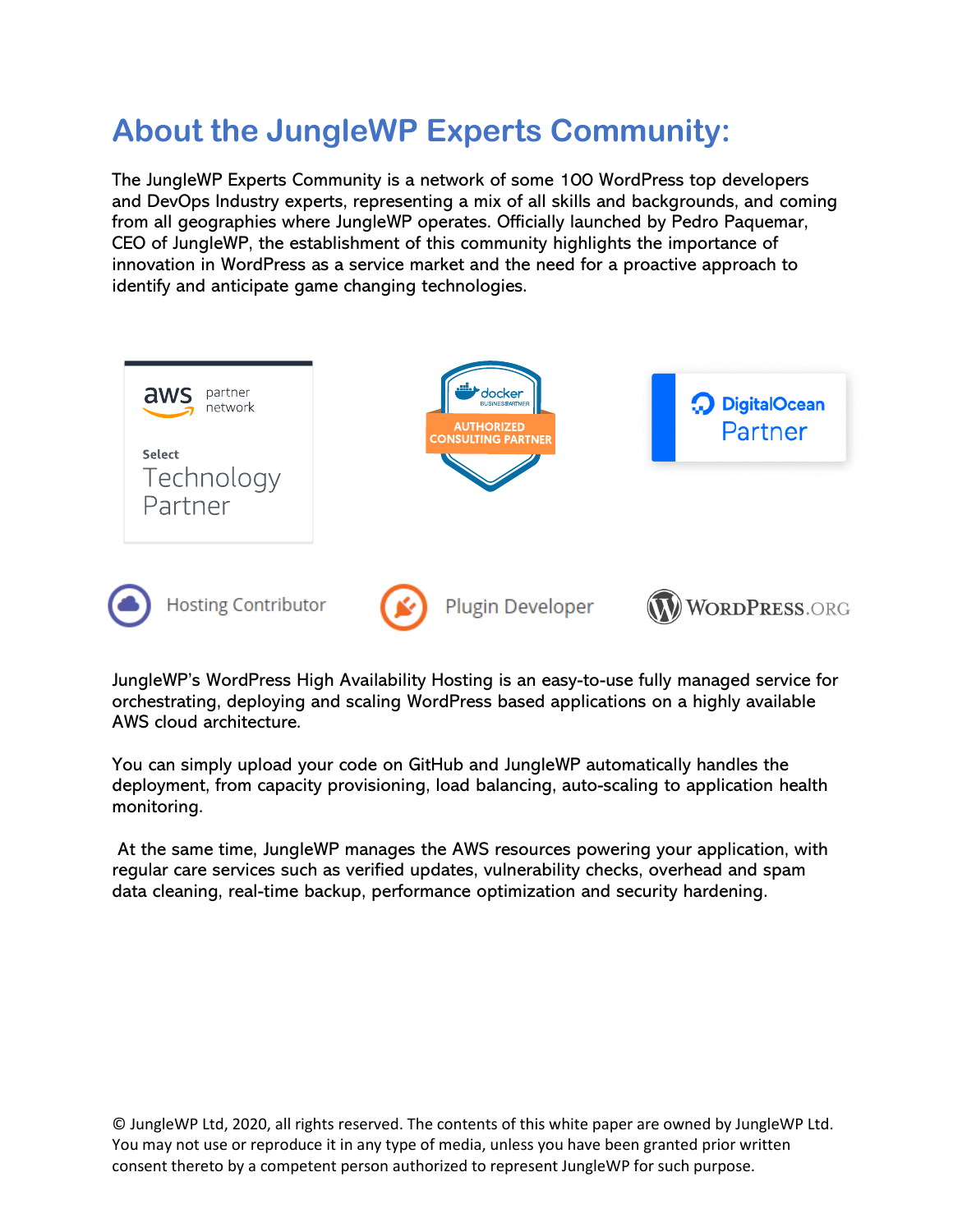#### Table of Contents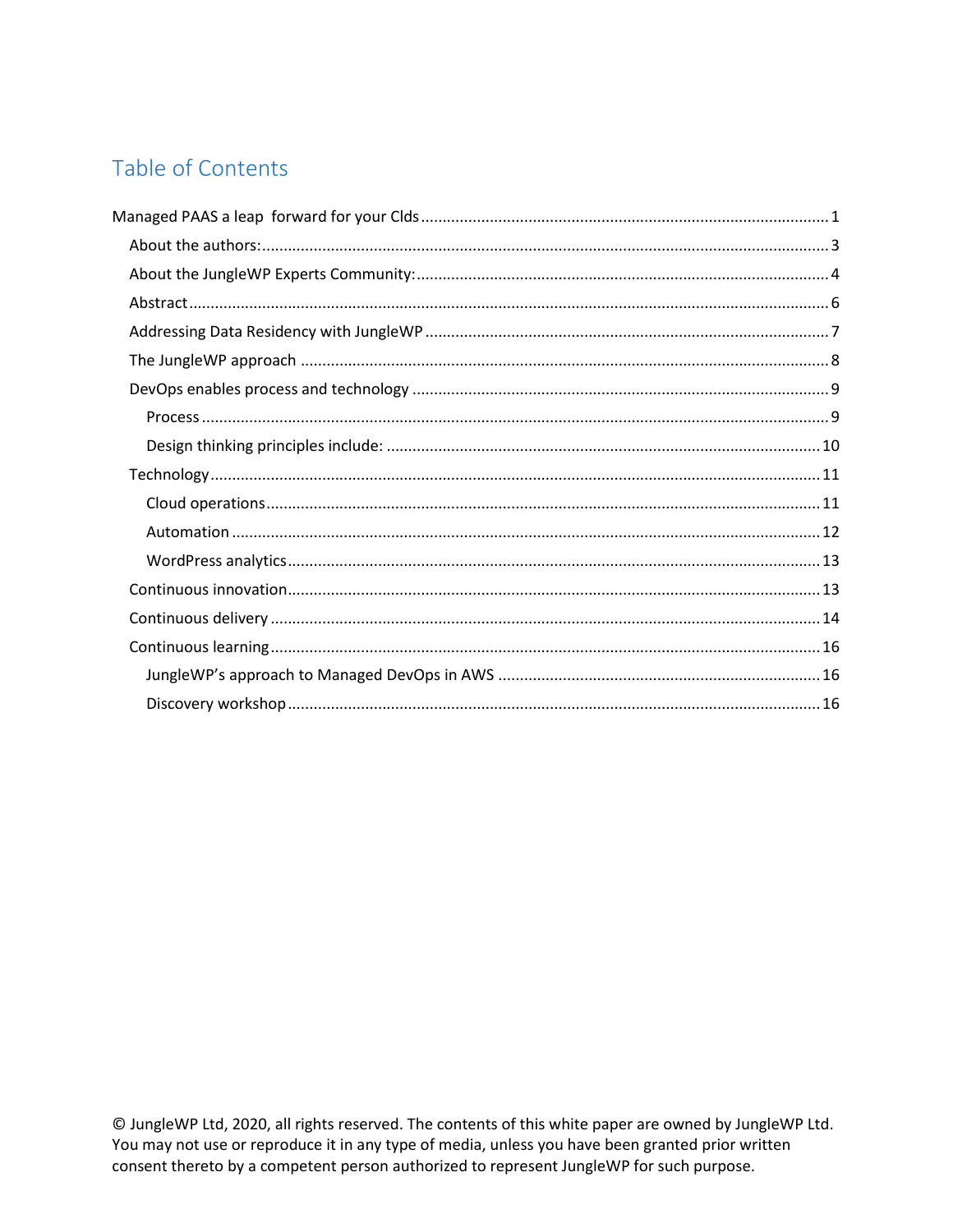### <span id="page-5-0"></span>**Abstract**

At its core, DevOps makes delivery of applications more efficient. JungleWP chose Amazon Web Services (AWS) because it has the platform and services to recognize a code change and automate delivery of that change from development, through the support environments, to a production environment at scale.

However, delivery of code is just one aspect of DevOps. JungleWP extends DevOps to include all stakeholders in an organization who develop, operate or benefit from businesses systems. DevOps enables design thinking, which focuses on user outcomes, restless reinvention, and empowering teams to act. In addition, DevOps enables lean and agile methodologies, which guide teams to deliver in smaller increments and get early feedback.

These approaches improve the content and quality of the changes in the application delivery lifecycle. JungleWP provides an engineering approach to implementing DevOps on AWS for WordPress and its existing portfolio of extensions such as WooCommerce, BuddyPress etc…

Through a discovery workshop, we will analyze your WordPress application health, security, and delivery lifecycle. Our goal is to identify areas for improvement, and then execute proof points on your preselected WordPress applications (Blogs, E-commerce, Social networks etc..).

Based on those proof points, we will help you make important decisions tailored to improve and move forward to onboard your new WordPress applications, while also monitoring and measuring impact.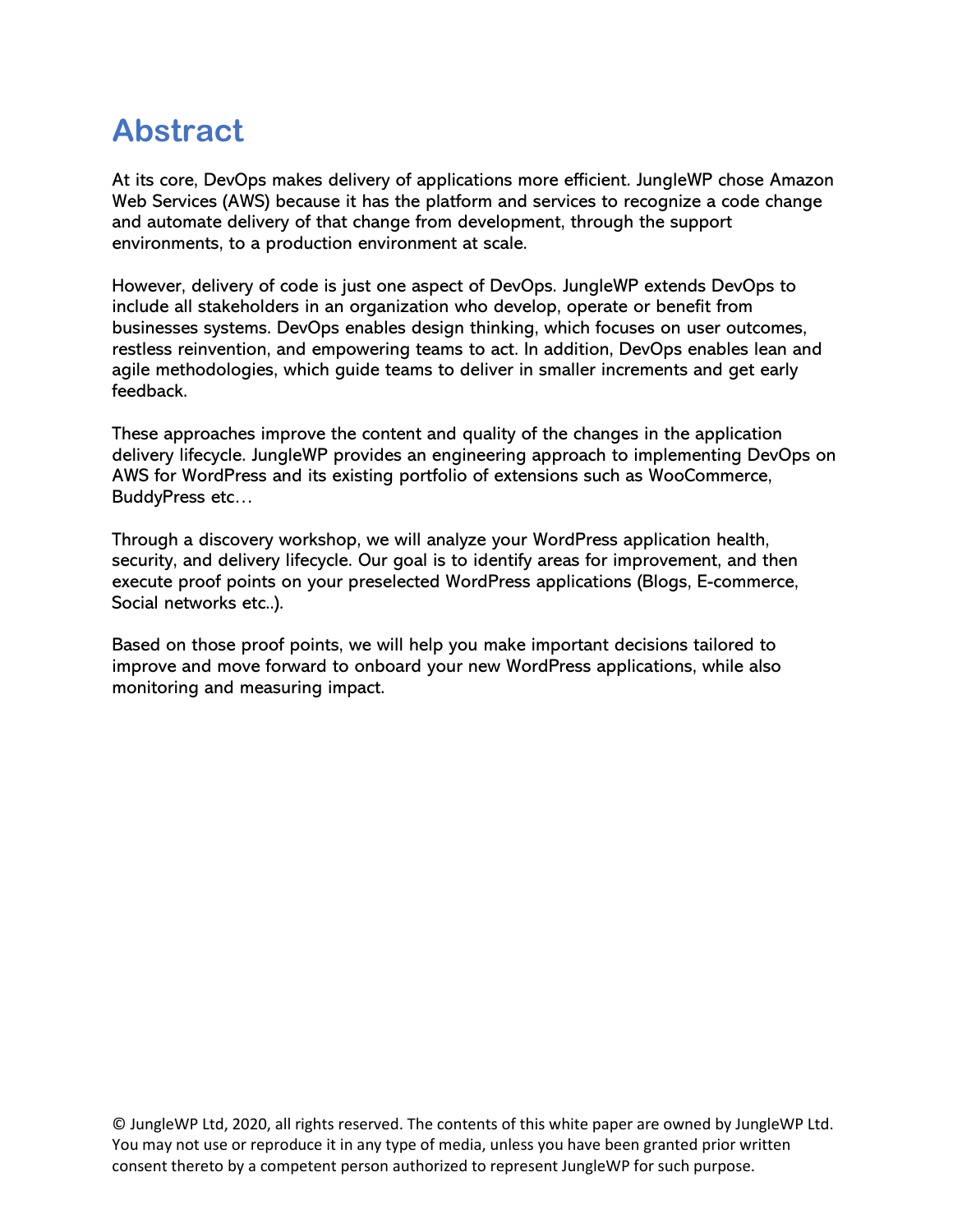# <span id="page-6-0"></span>**Addressing Data Residency with JungleWP**

Data residency is the requirement that all customer content processed and stored in an IT system must remain within a specific country's borders, and it is one of the foremost concerns of governments that want to use commercial cloud services. General cybersecurity concerns and concerns about government requests for data have contributed to a continued focus on keeping data within countries' borders. In fact, some governments have determined that mandating data residency provides an extra layer of security.

This approach, however, is counterproductive to the data protection objectives and the IT modernization and global economic growth goals that many governments have set as milestones. JungleWP addresses the real and perceived security risks expressed by governments when they demand in-country data residency by identifying the most likely and prevalent IT vulnerabilities and security risks, explaining the native security embedded in cloud services, and highlighting the roles and responsibilities of cloud service providers (CSPs), governments, and customers in protecting data.

Large-scale, multinational CSPs, often called hyperscale CSPs, represent a transformational disruption in technology because of how they support their customers with high degrees of efficiency, agility, and innovation as part of world-class security offerings. Hyperscale CSPs, such as AWS, that might be located out of country provide their customers the ability to achieve high levels of data protection through safeguards on their own platform and with turnkey tooling for their customers. They do this while at the same time preserving nation-state regulatory sovereignty.

JungleWP chose to build it cloud infrastructure on top of AWS for security compliance. AWS also considers the commercial, public-sector, and economic effects of data residency policies and offer considerations for governments to evaluate before enforcing requirements that can unintentionally limit public-sector digital transformation goals, in turn possibly leading to increased cybersecurity risk.

AWS continues to engage with governments around the world to hear and address their top-of-mind security concerns. And so, JungleWP takes seriously our commitment to advocate for our customers' interests and enforce security from "ground zero." This means that when customers use JungleWP, they can have the confidence that their data is protected with a level of assurance that meets, if not exceeds, their needs, regardless of where they chose their data to reside.

JungleWP data and infrastructure is decentralized by design. JungleWP allows customers to choose AWS Regions to scale their cloud services, making it impossible for governments where JungleWP operates to collect data. And Nor AWS nor JungleWP will replicate customers data elsewhere unless they choose to do so. [AWS Data residency White](https://d1.awsstatic.com/whitepapers/compliance/Data_Residency_Whitepaper.pdf) Paper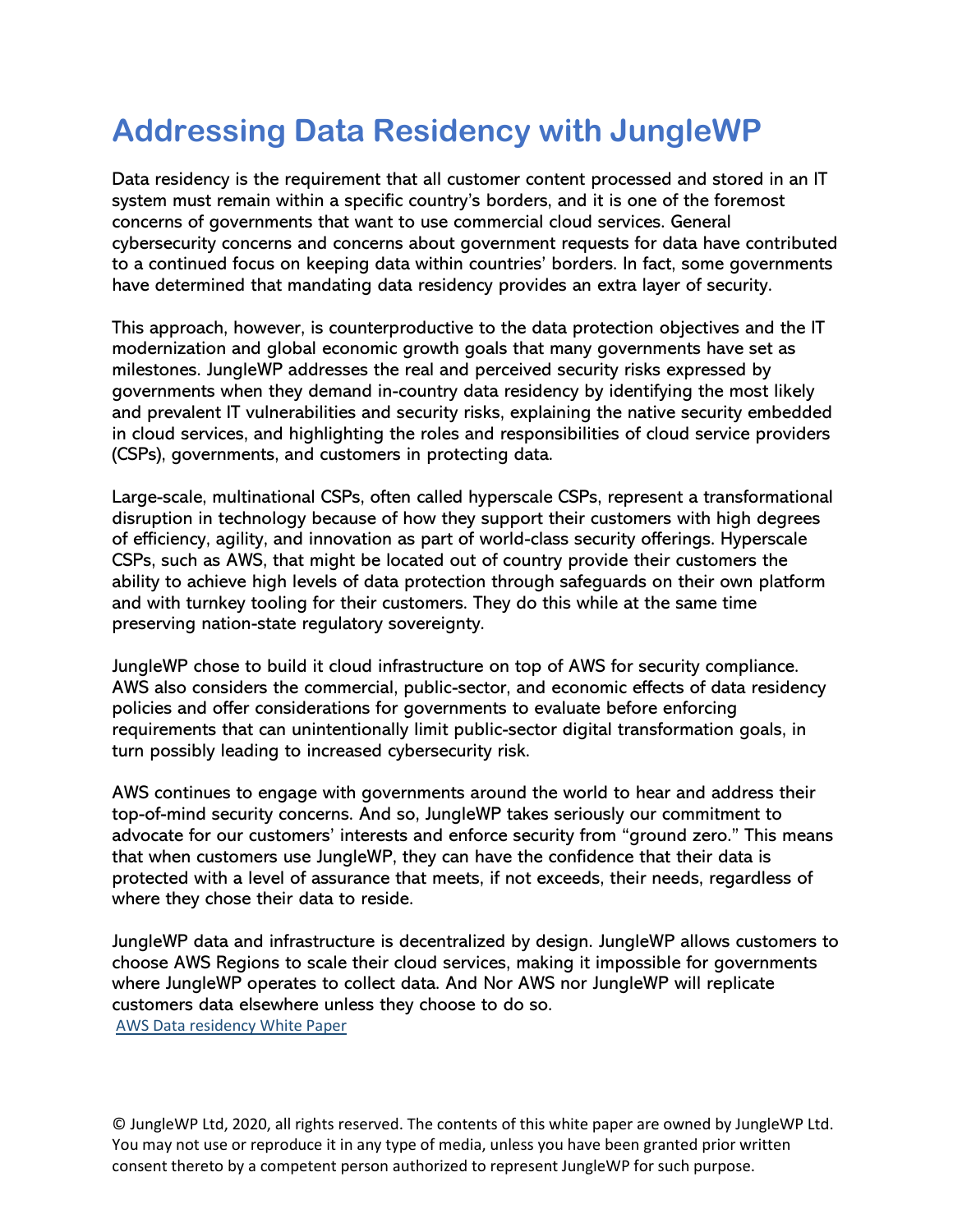# <span id="page-7-0"></span>**The JungleWP approach**

This paper will provide JungleWP's approach on Managed DevOps, and how deploying on cloud can help you make the most of it. It will discuss practical approaches while focusing on AWS cloud solutions integrated in JungleWP's High Availability architecture. It is the latest in our series of papers highlighting the partnership between JungleWP and AWS to help our joint customers achieve cloud success.

JungleWP defines Managed DevOps as an enterprise capability that enables organizations to save time and resources, seize market opportunities and reduce time to customer feedback, and has five main business objectives:

1. Speeding continuous innovation of ideas by enabling collaborative development and testing across the value chain

2. Enabling continuous delivery of these innovations by automating software delivery processes and eliminating waste, while also helping to meet regulatory concerns

3. Providing a feedback loop for continuous learning from customers by monitoring and optimizing software-driven innovation

4. Deploying and tracking changes in the source code, enabling multiple developers to work together on non-linear development, without any downtime.

5. In addition to checking the health of your deployments, JungleWP also monitors the other resources in your infrastructure and reports missing or incorrectly configured resources that can cause your WordPress application to become unavailable to users.

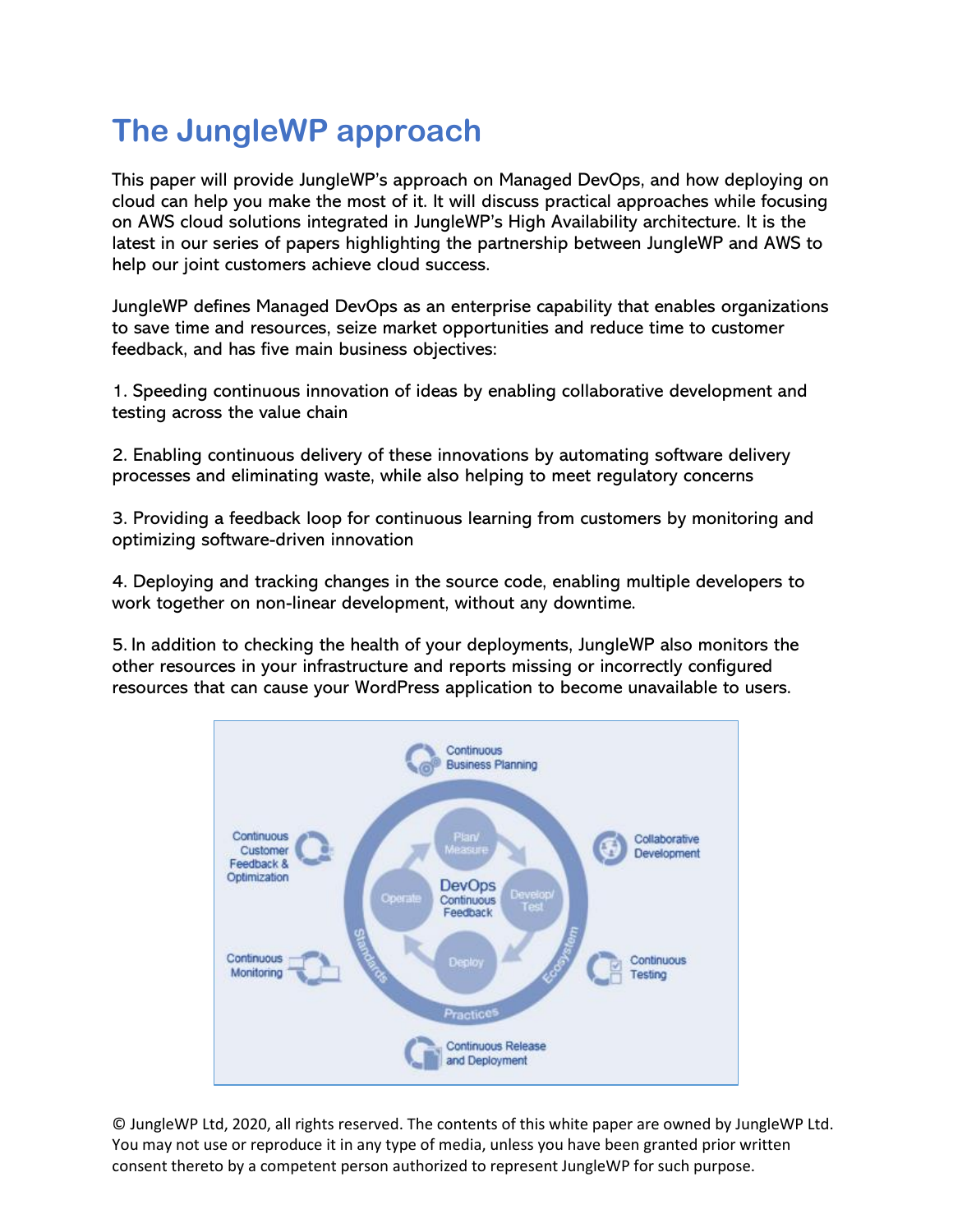# <span id="page-8-0"></span>**DevOps enables process and technology**

#### <span id="page-8-1"></span>**Process**

Managed DevOps works with agile, lean, and design thinking to drive the loop of continuous delivery, feedback, and innovation. As we will see when discussing technology, AWS' rapid deployment and data collection feed and improve this cycle.

|                                                                                                                                                          | <b>Speeding</b><br><b>Continuous</b><br>innovation of<br>ideas | <b>Enabling</b><br>continuous<br>delivery of<br>these<br><b>innovations</b> | <b>Providing a</b><br>feedback loop for<br>continuous<br>learning |
|----------------------------------------------------------------------------------------------------------------------------------------------------------|----------------------------------------------------------------|-----------------------------------------------------------------------------|-------------------------------------------------------------------|
| <b>Agile</b><br>• Fast feedback cycles through<br>early customer involvement                                                                             | a ib                                                           | _=2p                                                                        |                                                                   |
| Lean<br>• Value stream mapping<br>• Eliminate waste                                                                                                      | asib.                                                          |                                                                             |                                                                   |
| <b>Design thinking</b><br>• Focus on delivering a delightful<br>user experience                                                                          | . sile                                                         |                                                                             |                                                                   |
| <b>Cloud operation</b><br>· Quick and flexible management<br>of development, test and<br>production environments<br>• Resilient and scalable             |                                                                | ÆÐ                                                                          |                                                                   |
| <b>Automation</b><br>• Removing the silos between<br>development and IT operations<br>• Treat infrastructure as code<br>• Continuous delivery of changes |                                                                |                                                                             |                                                                   |
| <b>Application Monitoring</b><br>• Real-time insight on problems<br>in production<br>• Insight on application usage                                      |                                                                |                                                                             | an B                                                              |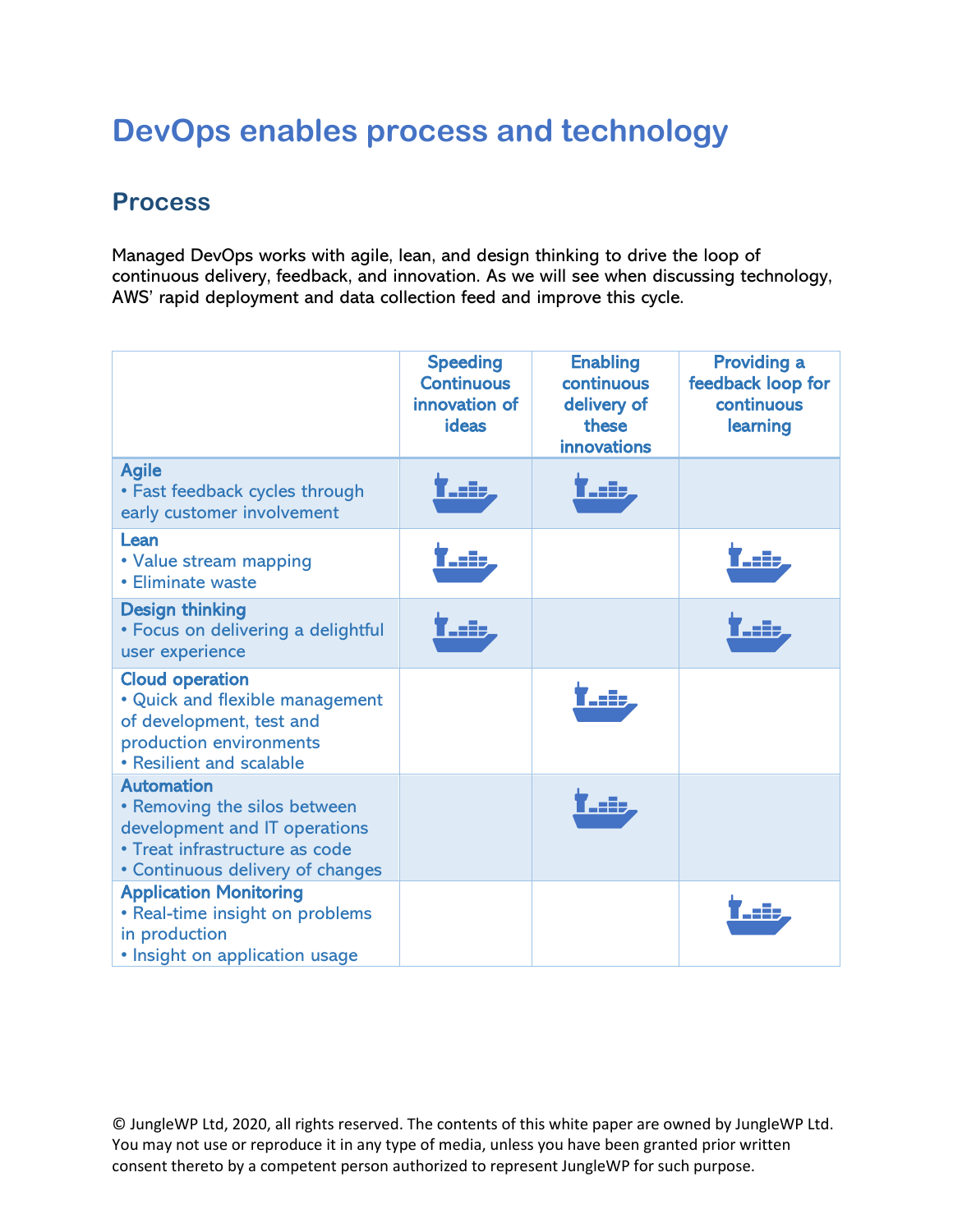**"JungleWP's Lean and agile thinking guides teams to deliver in smaller increments and get early feedback without impacting production.**

**As a result, teams reduce cycle time by focusing only on those activities that maximize value based on feedback.**

**Wasted effort is identified and eliminated, enabling teams to spend time on value-add activities, such as innovation and quality improvements, instead of managing WordPress or Infrastructure maintenance"**

JungleWP's Managed DevOps approach applies these thinking principles to all stakeholders in an organization that develops, operates or benefits from the business' software systems, including customers, suppliers, and partners. By extending lean principles across the entire software supply chain, DevOps capabilities can improve productivity through accelerated customer feedback cycles, unified measurements and collaboration across an

<span id="page-9-0"></span>enterprise, and reduced overhead, duplication and rework.

#### **Design thinking principles include:**

• Focus on user experience, and drive business by helping customers achieve their goals

• Restless reinvention: stay essential by treating everything as a prototype

• Move faster by empowering diverse teams to be proactive

Design thinking provides a complementary set of principles and practices that fits very well with a DevOps approach. In the traditional model, developers are often the furthest removed from the customers. Design thinking reverses this by allowing developers to respond directly to customer feedback. A DevOps team that applies design thinking will focus on achieving their customers' goals, delivering a quickly expanding minimum viable product based on customer feedback, and empowering team members to fail until they succeed.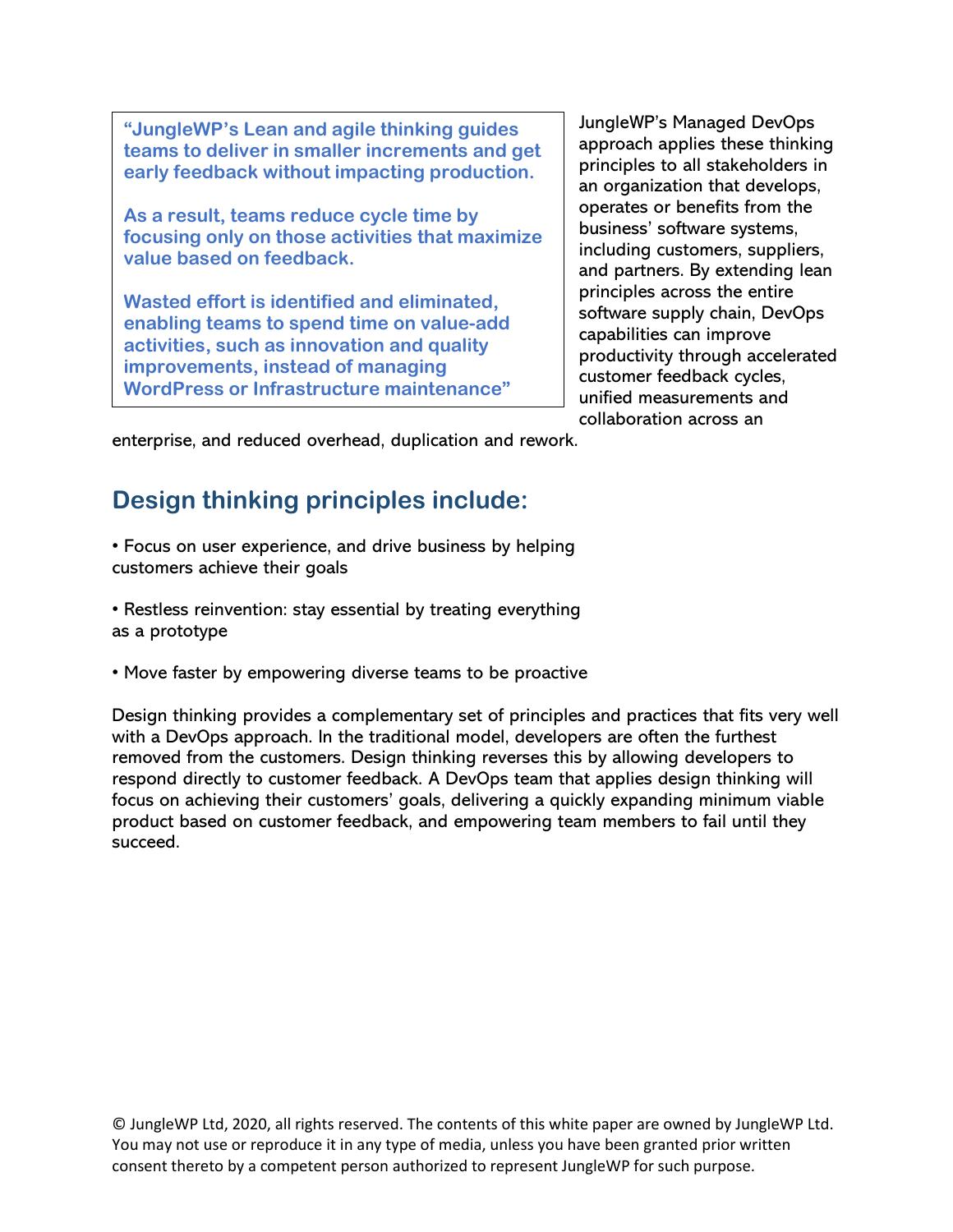# <span id="page-10-0"></span>**Technology**

#### <span id="page-10-1"></span>**Cloud operations**

AWS operates in a [shared responsibility model](https://aws.amazon.com/compliance/shared-responsibility-model/) with the customers for security, compliance and IT controls. For infrastructure as a service (IaaS) services like Amazon EC2, AWS operates, manages and controls the components from the host operating system and virtualization layer down to the physical security of the facilities in which the service operates.

JungleWP assumes responsibility and management of the guest operating system (including updates and security patches), other associated application software, as well as the configuration of the AWS-provided security group firewall as shown below.



JungleWP manages the infrastructure and further up the technology stack and regular WordPress care actions. The table below shows JungleWP responsibilities for different types of services.

AWS provides on-demand delivery of compute, storage, databases, networking and other IT resources. We retain control of how we choose to manage and use these resources in our architecture.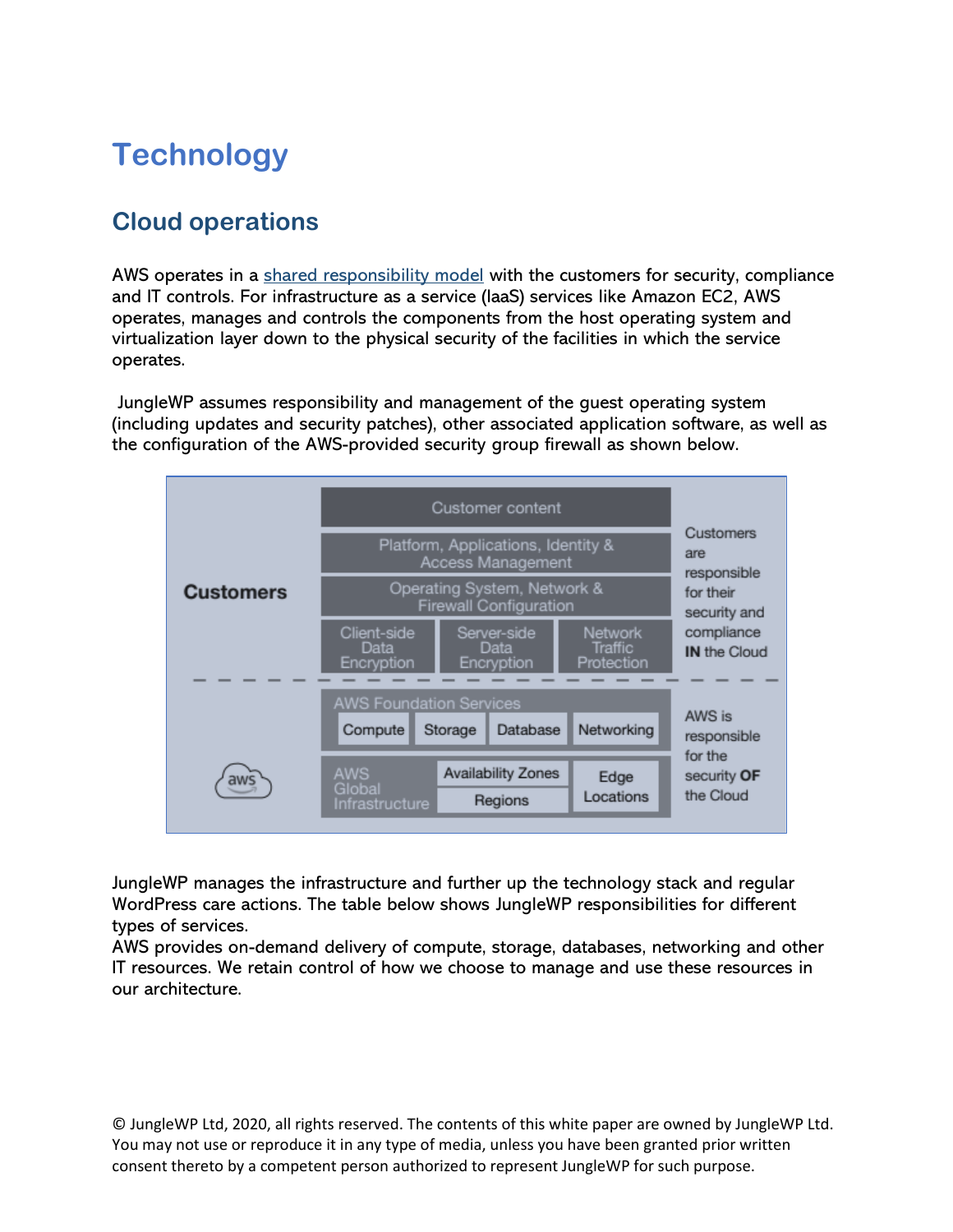| <b>Infrastructure Services</b> | Container Services        | <b>WordPress care</b>             |
|--------------------------------|---------------------------|-----------------------------------|
| <b>Backup and Restore</b>      | <b>Backup and Restore</b> | <b>Backup and Restore</b>         |
| <b>Customer IAM</b>            | <b>Customer IAM</b>       | Verified Core / Plugins / Updates |
| <b>JungleWP IAM</b>            | JungleWP IAM              | CDN / Cache setup                 |
| <b>WordPress development</b>   | Firewall                  | Data overhead cleaning            |
| <b>Networking/Firewall</b>     |                           | <b>Vulnerability checks</b>       |
| <b>Operating System</b>        |                           | <b>Errors monitoring</b>          |

AWS provides a white paper describing the five pillars of a [well-architected framework](https://d1.awsstatic.com/whitepapers/architecture/AWS_Well-Architected_Framework.pdf) security, reliability, performance, efficiency, cost optimization, and operational excellence and a set of best practices that align to those pillars. When designing your virtual data center, building and deploying applications in that data center, and managing those applications, you need to be cognizant of AWS' best practices. To read the white paper, visit [https://aws.amazon.com/whitepapers.](https://aws.amazon.com/whitepapers)

JungleWP properly leverages AWS and third-party services to automate cloud operations, as well as WordPress development lifecycle management. Support environments can be built as needed, and just as easily released. The number of code lines is no longer limited by the number of support environments.

Managing your infrastructure 24/7/365 and maintaining an experienced staff trained in the latest tools around operations requires an investment for work that does not necessarily provide a competitive difference. JungleWP performs this work while your staff focuses on the portion of operations that adds value to your business.

#### <span id="page-11-0"></span>**Automation**

Continuous integration is a DevOps practice where developers continuously commit their code changes into a source repository. Then, at regular intervals, the system will conduct an automated build, deploy, and test. Continuous delivery expands on continuous integration by automatically deploying code changes through the support environments, pausing for approval before going to production. Continuous deployment does not wait for approval; rather, it goes to production automatically after successfully passing through automated testing in the support environments.

You can use automation technology to build a target support environment that includes application, database and test servers, install and configure middleware and applications, and then execute automated testing. When the testing is completed, the environment can be released. AWS enables this level of automation through its tool sets. AWS also offers a set of code services that JungleWP have extended to provide tools to WordPress developers to implement automation.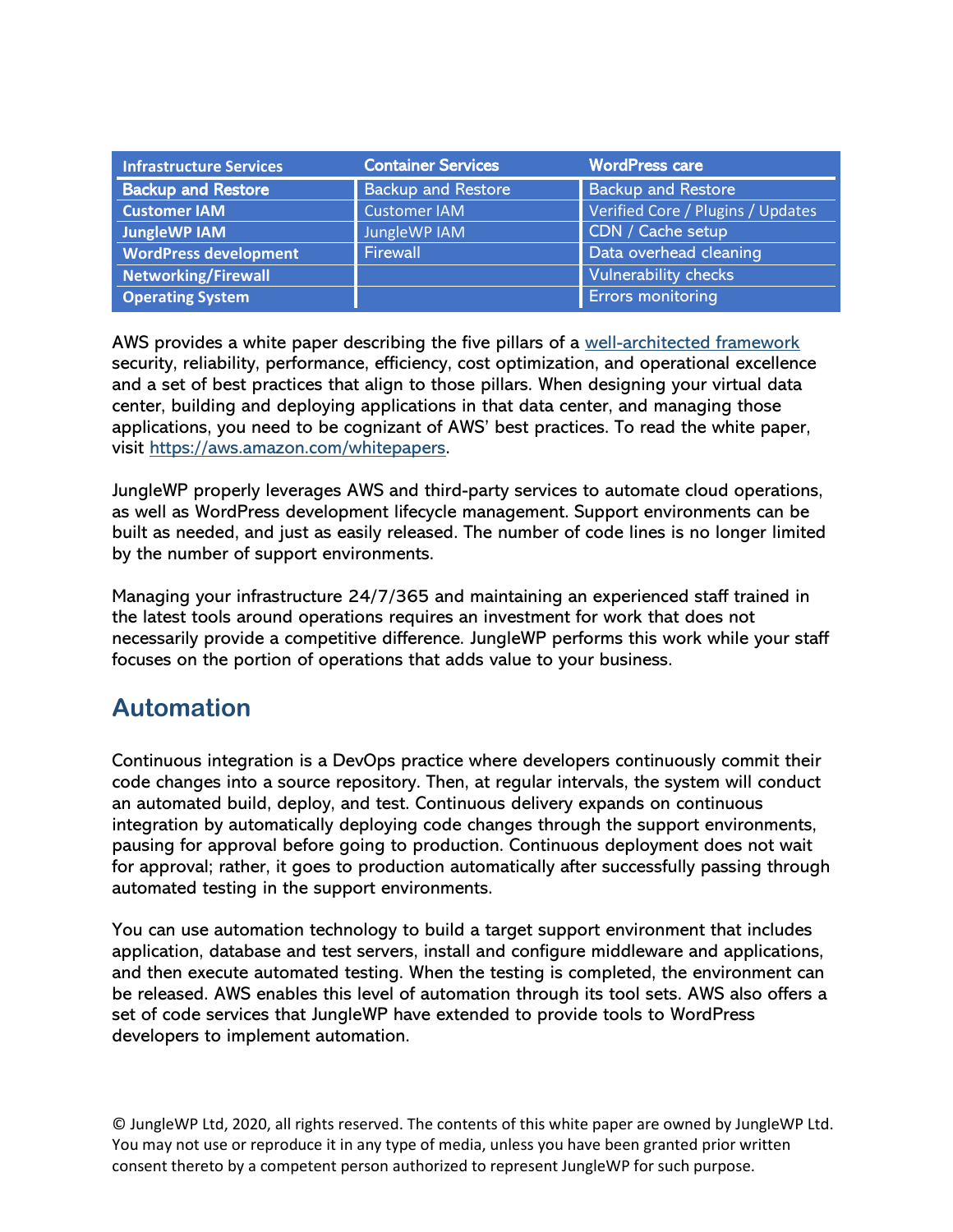

#### <span id="page-12-0"></span>**WordPress analytics**

Understanding how WordPress is being used is valuable to both the business and technology teams. Amazon CloudWatch is a monitoring service for cloud resources and applications that

run on AWS. JungleWP uses Amazon CloudWatch to collect and track metrics, collect and monitor log files, and automatically react to changes. The service can also be used to gain systemwide visibility into resource utilization, application performance, and operational health.

Today's analytics capabilities can go far beyond traditional monitoring. For instance, data can be captured about how customers interact with applications. The section on continuous learning later in the paper will touch on some of the tools available we use to help you gain insight into how your customers are interacting with your applications.

## <span id="page-12-1"></span>**Continuous innovation**

Businesses are under tremendous pressure to create new value for their customers through innovation. However, they are finding that traditional approaches to WordPress development and hosting at scale are not sufficient to deliver the business innovation their customers expect.

Manual development processes are error-prone, wasteful, and known to cause significant delays. Through proper application of new technology and the principles of continuous innovation, businesses can eliminate these manual tasks, and start delivering value like never before.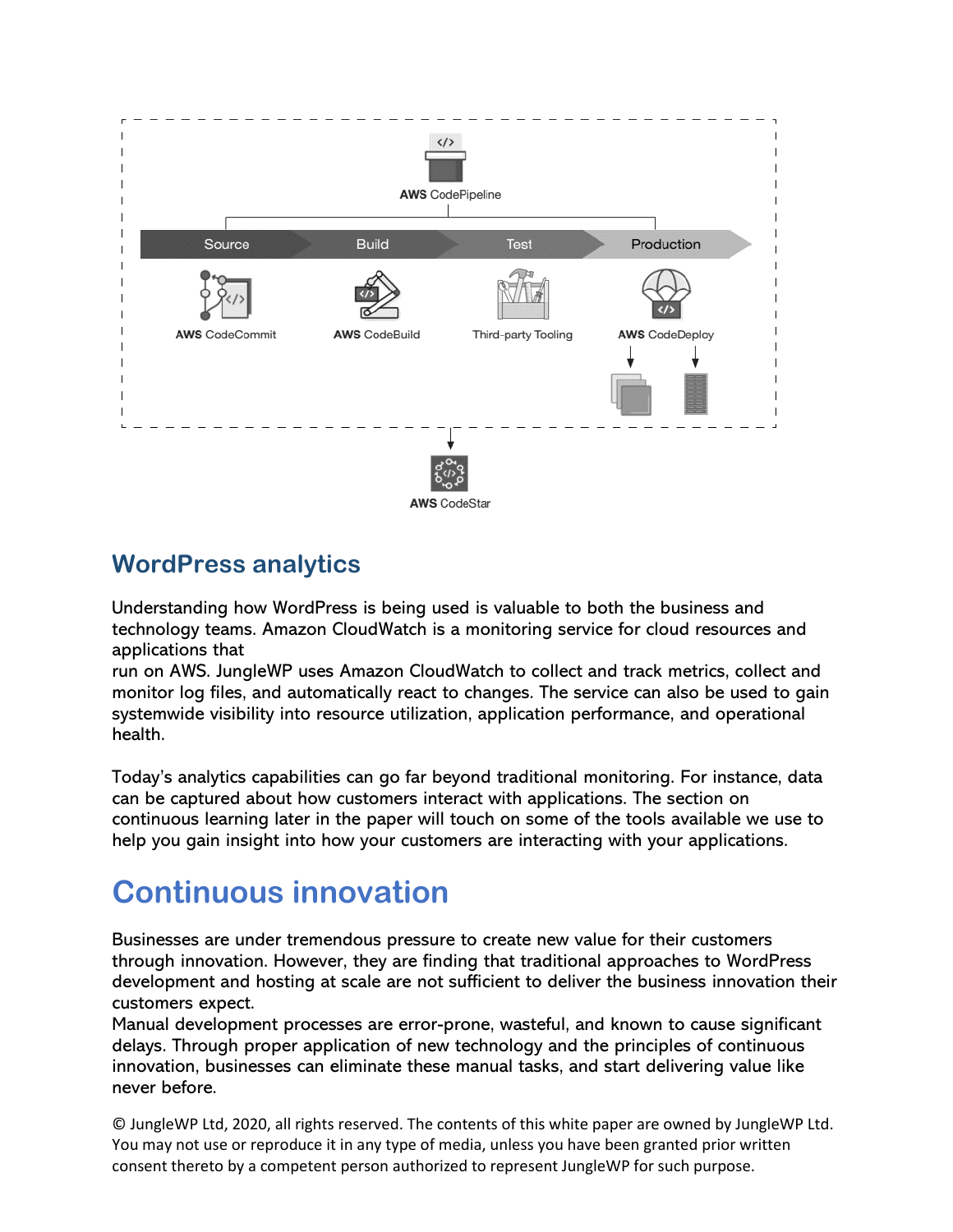Continuous innovation means continuously developing new ideas into innovative User Experiences, which in turn, can continuously improve the value delivered to customers. JungleWP believes that our managed DevOps is one of the primary means for achieving this sustained innovation.

In its conventional sense, DevOps refers to a closer collaboration between development and operations teams, and the integration of associated processes and tooling. In JungleWP's

point of view, DevOps is much more than that. We believe that DevOps should encompass collaboration among all stakeholders and continuous feedback—not just between development and operations, but also among lines of business, suppliers involved in WordPress custom functionalities, and customers themselves. In this expanded definition, DevOps includes business governance practices around security and compliance, and quality process, such as performances optimizations and WordPress coding standards.

### <span id="page-13-0"></span>**Continuous delivery**

The main goal of Managed DevOps is to make delivery more efficient at scale. Support environment availability and configuration is a roadblock that often interferes with achieving this goal. It is

important to ensure that the support environment matches the production environment, as a mismatch can introduce significant quality issues.

Additionally, changes to complex systems—even when componentized—can have unexpected results. Requirements, written or verbal, can be misinterpreted. Automating functional and non-functional testing, along with early feedback by stakeholders, is critical to maintaining quality.

Deploying DevOps on JungleWP highly available infrastructure can help address these problems.

Let us start with a working definition of Infrastructure as Code (IaC): the process of managing and provisioning computing infrastructure and its configuration through machine processable definition files, rather than the use of interactive configuration tools.

JungleWP's machine-processable definition files use templates. The templates access the same API

as the AWS Console and the AWS Command Line Interface (CLI). The templates are JSON or YAML formatted text files that should be placed under normal source control. They are also parameterized, allowing the environments to differ in a controlled way.

As an example, a dev environment could use a smaller Amazon EC2 instance (virtual server) than a performance or production environment.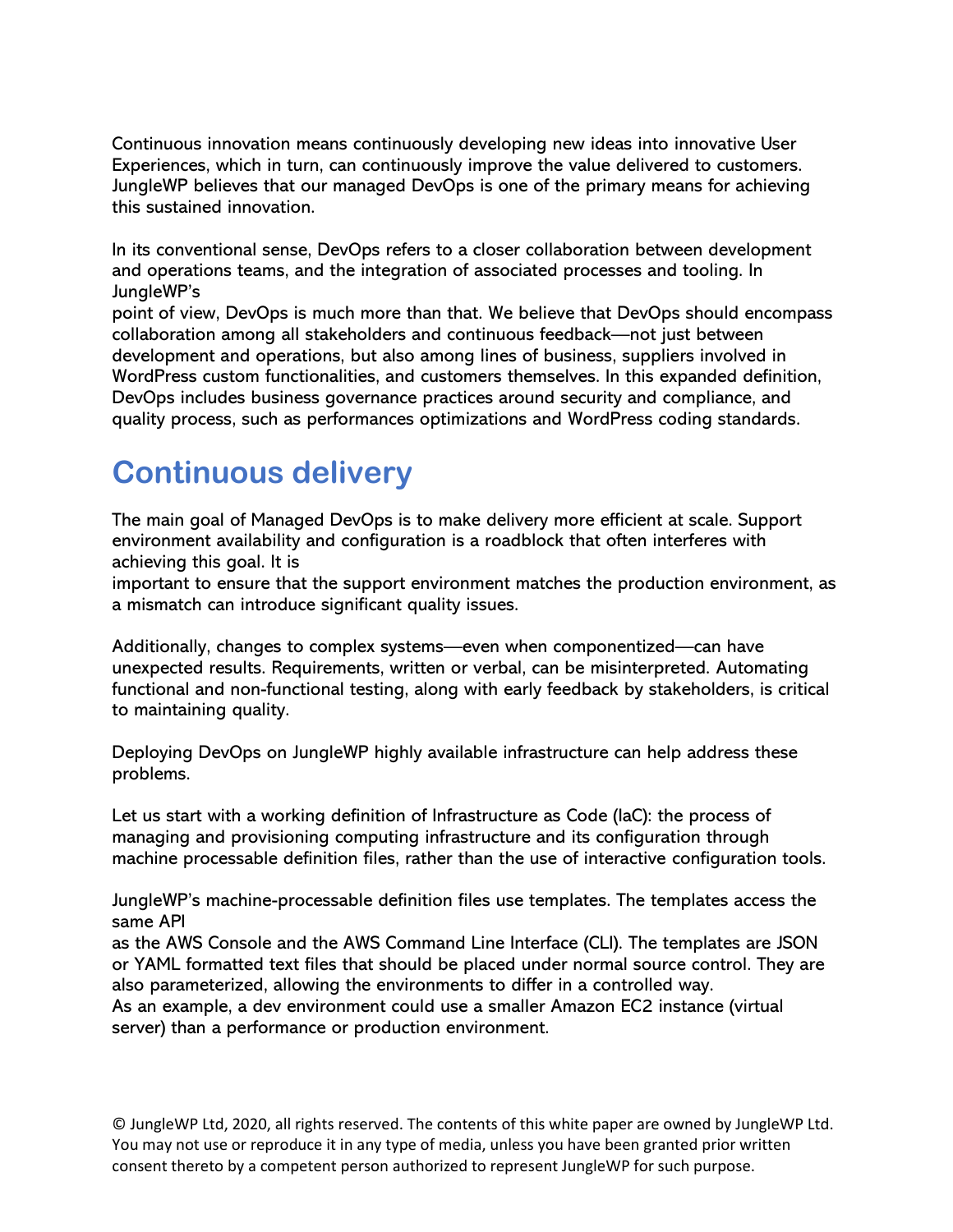Now, let us walk through the table below as an example of a code change being deployed to production. The environment being built on demand could be far more complex than in this example where there is a single application connecting to a data store. A developer is going to make a change to the application code.

| The developer commits a change to the source control<br>repository.                                                                                                                                      |
|----------------------------------------------------------------------------------------------------------------------------------------------------------------------------------------------------------|
| AWS CodeDeploy is instructed by CodePipeline to install<br>and configure the applications in the dev environment.                                                                                        |
| AWS CodePipeline detects the change, and rebuilds the<br>components affected by the change.                                                                                                              |
| AWS CodePipeline triggers automation testing of the dev<br>environment                                                                                                                                   |
| AWS CodePipeline repeats the process for the QA<br>environment and then pauses for user acceptance testing.                                                                                              |
| AWS CodePipeline creates the dev environment using a<br>parameterized JungleWP template. The template would also<br>be stored in the source control repository.                                          |
| After approval, AWS CodePipeline uses the parameterized<br>templates to build the new production compute<br>environment, and AWS CodeDeploy to deploy the<br>aplications.                                |
| AWS CodePipeline triggers a brief automation test, and if<br>the environment passes, switches the DNS server to the<br>new compute servers. This is a release technique called<br>blue-green deployment. |

The AWS services described in this section are designed to work with standard industry software. For example, AWS CodeCommit is a Git repository.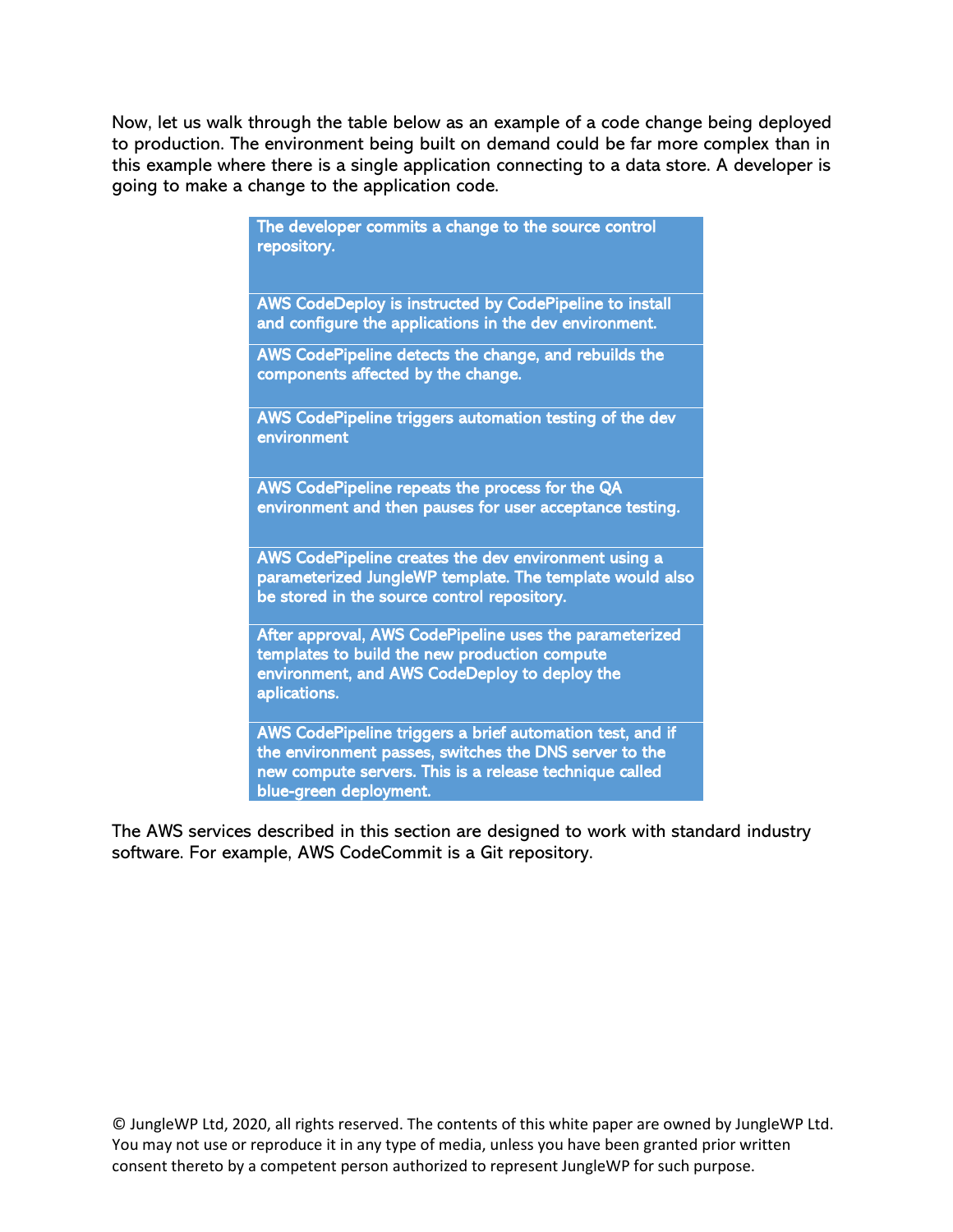# <span id="page-15-0"></span>**Continuous learning**

As mentioned previously, understanding how an application is being used is valuable to both business and technology teams. In addition to the infrastructure monitoring, JungleWP also check for WordPress related errors, and vulnerabilities. This allow us to share mission-critical insight with teams to help customers improve their WordPress applications.

#### <span id="page-15-1"></span>**JungleWP's approach to Managed DevOps in AWS**

JungleWP adapted its methodology to provide an engineered approach to implementing DevOps on AWS, this allows us to share with teams and customers important guidelines to use the most of our high availability hosting solution.

#### <span id="page-15-2"></span>**Discovery workshop**

.

During a discovery workshop, JungleWP will help your team perform an assessment of your application development lifecycle management (ADLM) through value mapping. This is a lean strategy for analyzing the current "as is" state and designing the future "to be" state of ADLM.

The mapping looks at the full lifecycle documenting each step, to ensure deployment and scaling success.

Data about the effort in man hours and duration, as well as value, is considered. In the end, the discovery. Workshop looks to address bottlenecks in your current pipeline.

Some common examples include:

- WordPress staging and testing.
- WordPress errors and performance debugging
- WordPress development environment
- Deployments, while focusing on increasing automation and testing